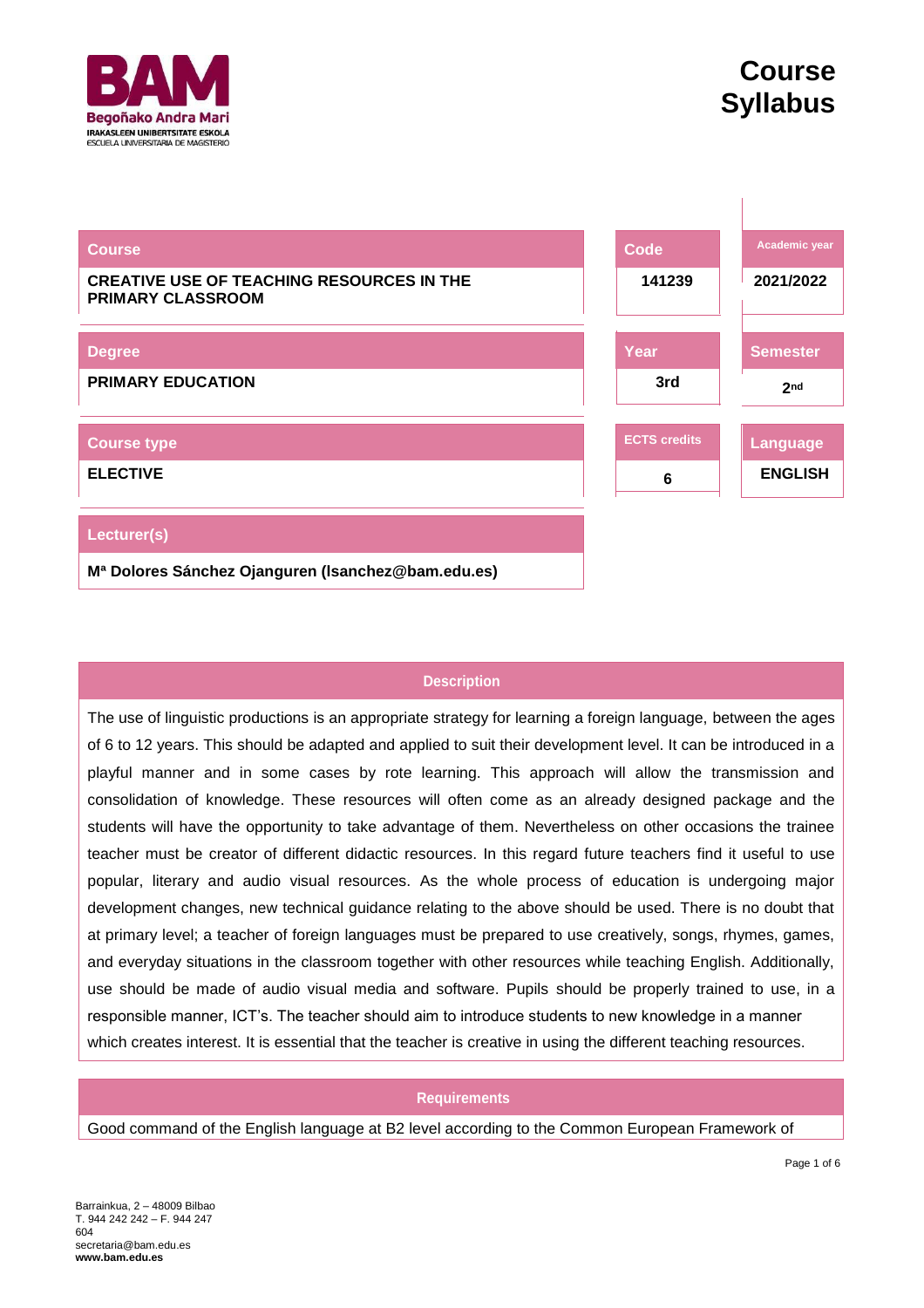

### Reference For Languages.

#### **Competences**

At the end of the course the students should achieve the following competences:

#### SPECIFIC COMPETENCES

S-S.C2.Developing projects, tasks and activities, after personal previous reflection and/or in collaboration with fellow students, adapting the outcomes of such actions to the application of the different teaching resources that are often used in the English classroom, with the aim of contributing to the learning and the acquisition of the competences in the area of primary English teaching.

#### LEARNING OUTCOMES:

- Formulates goals and creates a plan of action that will help to reach them.
- Boosts knowledge by reading and critically commenting on texts and materials to orientate the teaching process.
- Participates and organizes group tasks and assignments, boosting the interactions required for shared learning, making use of the communicative skills needed for this.
- Applies information and communication technologies with an educational approach, taking advantage of their potential to help learning and the acquisition of the foreign language at primary level.

S-S.C5. Communicating clearly both orally and in writing at the appropriate required level of language in different linguistic situations to achieve a creative and effective use of English with Primary students.

#### LEARNING OUTCOMES

- Uses ICTs properly for effective and efficient communication.
- Produces and interacts orally and in writing at level B2 conveying relevant information

S-S.C7.Participating actively both with the teacher and with classmates, to achieve success, and in doing so, applying the educational resources made available for researching, data interpretation, and communication of ideas. Students should also create procedures to promote information and continuous training with regard to the area of foreign language teaching.

## LEARNING OUTCOMES

- Uses ICTs properly to research, interpret and communicate information, solve problems and create continuous training and exchange networks that concern one's own teaching field and professional practice.
- Communicates in English using different teaching aids and resources
- Collaborates in organizing group and pair work tasks and in creating procedures to teach English at primary Level.

#### GENERIC COMPETENCE

G.C.5 ORAL COMMUNICATION: Expressing clearly and opportunely one's ideas, knowledge and feelings in speech, adapting to the audience and situation to ensure good comprehension and attention. G.C.5.2. Speaking before groups with ease; conveying conviction and assurance, and adapting discourse to

suit formal requirements.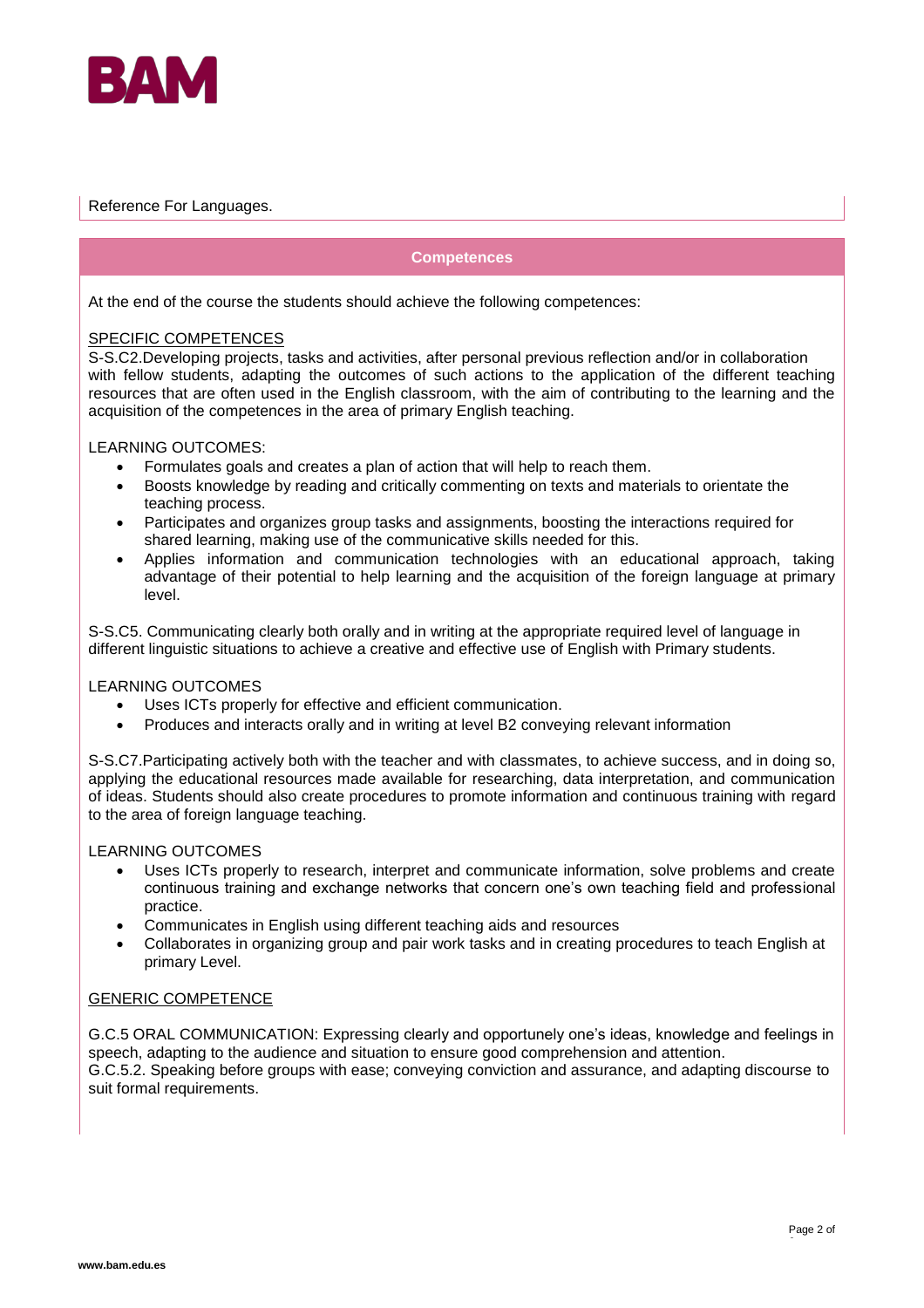

#### LEARNING OUTCOMES

- Delivers interesting convincing talks.
- Voluntarily gives opportune talks in public.
- Matches speech and body language.
- His/her talks are duly prepared.
- Helps audience to follow ideas through visual aids.
- Responds to questions easily well.

# **Contents**

MODULE 1. English as a foreign language at primary level. The organization of the English class. The foreign language as an instrument of communication in the English classroom. The English curriculum.

MODULE 2. The Computer as an auxiliary resource for teaching and learning English. Introducing Edmodo and Classroom collaborative platforms. Using the Internet and social media for professional development. Web materials students can use in primary classroom. Using digital stories, songs, videos and different resources in the primary classroom.

MODULE 3. Selection and use of teaching aids. Introduction to Storytelling, games, drama, songs, audiovisual and visual aids, supplementary materials for instruction.

MODULE 4. Materials to orientate the teaching process: textbooks, dictionaries, magazines… the teacher as a resource. Exploring different types of authentic materials.

## **Teaching and learning strategies**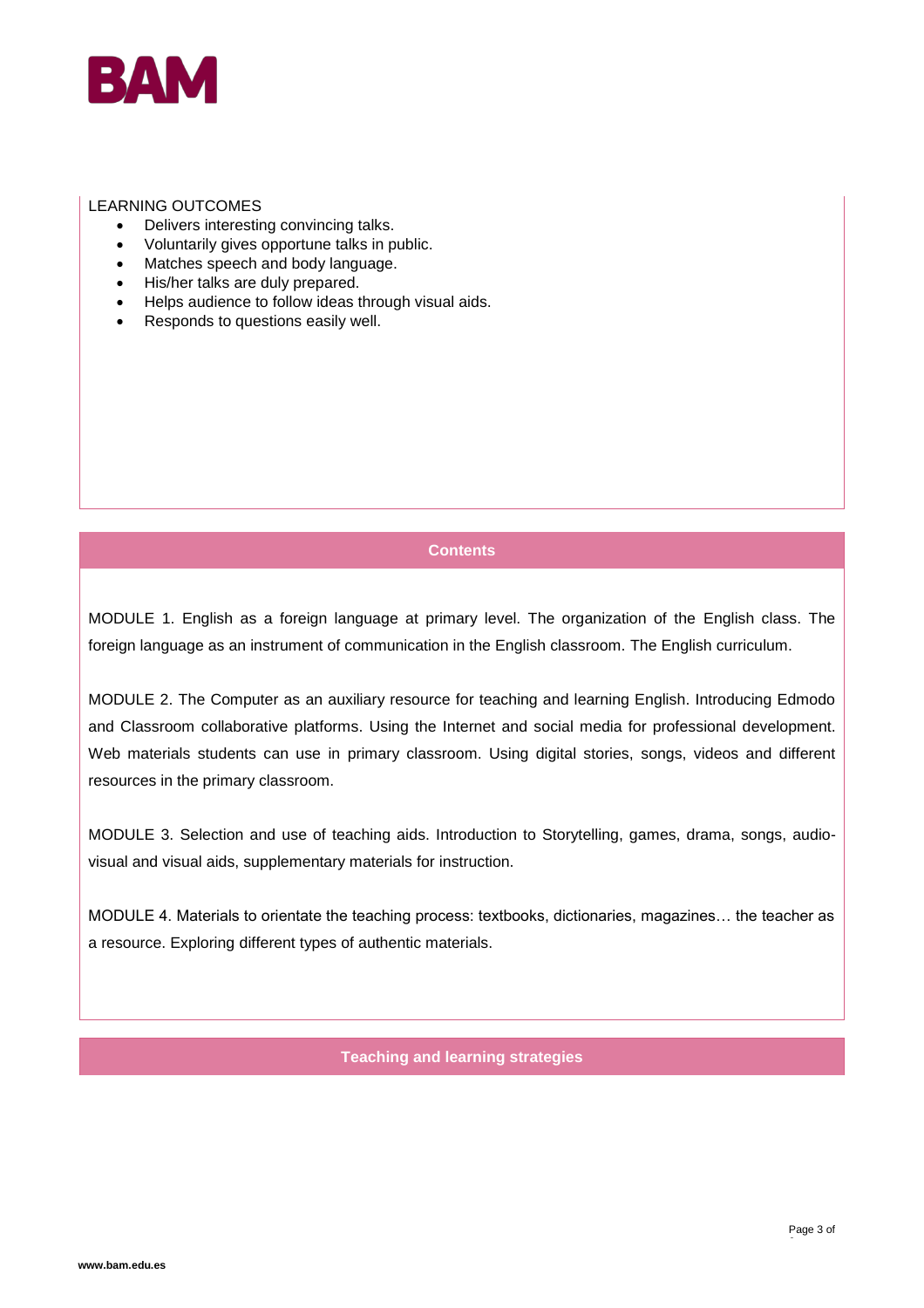

In order to achieve the degree of competence required for the above the following teaching and learning strategies should be used.

- Teaching-learning strategies for 2nd Module :

Needs analysis of previous knowledge and plenary sessions during 30 minutes of class. Lecturer's explanations of different ICT possibilities for using in class with primary children. Analyzing, exploring and creating materials relevant to teacher training primary students. Planning and working on individual and pair work tasks on the computer and IWB.

- Teaching-learning strategies for 1st , 3rd and 4th Modules

Lecturer's presentation and explanations of the teaching aids and resources for using in class with primary children.

The carrying out of individual and group tasks relating to the different three modules both in and outside the classroom.

Re-elaborating by group and personal reflection following lectures, class discussion, and activities. Giving group oral presentations in front of the class relating to the topics covered throughout the term. The preparation of class tests relating to the aspects of teaching covered in the classroom. Preparing individual written assignments

The time to be spent on the subject during the semester will be distributed as follows:

- Time inside the classroom: 56 hours
- Lectures: 11 hours.
- Practical activities (class discussions, individual and group tasks, oral presentations) 30, 5 hours.
- Exam (tests) 4.5 hours
- Feedback and assessment 10 hours

Time outside the classroom: 94hours

- Guided reading of teaching foreign language articles. 12 hours
- Preparation of the workshops: 31 hours
- Personal study for the two tests: 4 hours
- Feedback and evaluation 17 hours
- Practice activities 27 hours
- Tutorials 3 hours

## **Assessment**

- The teacher will assess students' performance by reflecting on the standards reached in homework, class activities, and tests. Students will also evaluate their own work and that of their peers. - Module 1 & 4
	- 20%
	- Module 2 & 3
	- 64%
	- Test 1,2
	- 16%
	- SC2 30% SC5 25% SC7 30% GC5 15%
- All evaluation items must be passed in order to pass this course.
- All the evaluation items must be handed in before the due date.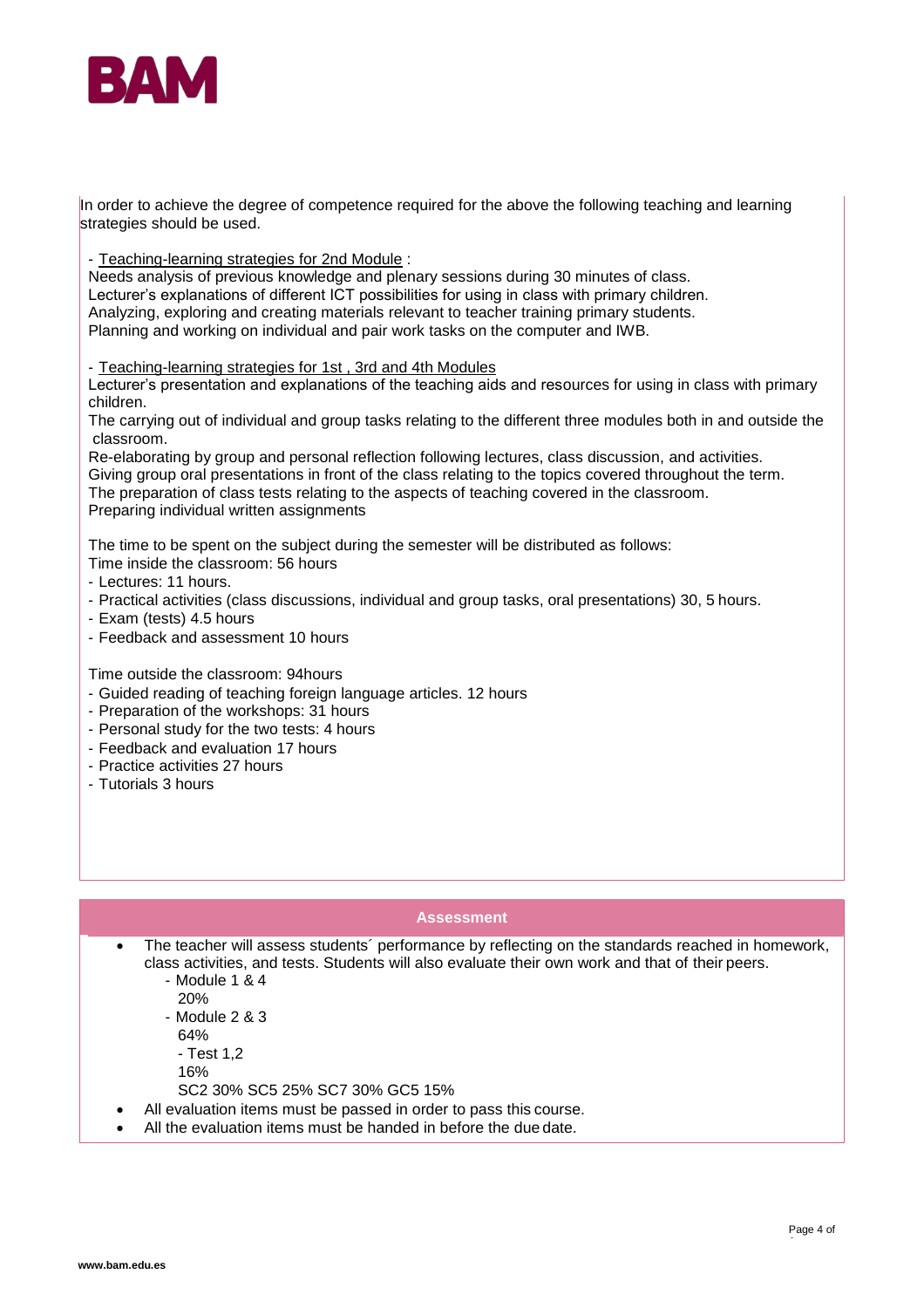

- The work presented will in every occasion follow the academic conventions for the type of piece involved.
- Presentation and linguistic accuracy will be taken into account, and no sub-standard piece of work will be admitted, and therefore, marked.
- Plagiarism of part or the whole of a piece of work leads to automatic failing of the course with a 0 result on the official academic records.
- The lecturer may ask for an oral presentation of defence of any of the assessment pieces of the course.
- IN the event of the student not passing the course, s/he has the right to resit, where s/he will just have to repeat or submit the assessment pieces related to the failed competences.
- The marks throughout the semester will be taken into account for the extraordinary test in June of the same academic year.
- Students who are unable to attend class must tell the lecturer. Attendance is compulsory.

## **Bibliography**

Information provided by the university course tutor:

- Course syllabus
- Study guide

# Recommended

# Sources

- Barrett, B, Sharma, P. and Jones, F. 2010. *400 Ideas for Interactive Whiteboards*. Oxford: Macmillan Publ.
- Brewster, J, Ellis &. Girard. 1992. *The Primary Teacher´s Guide*.Penguin.
- Ellis, G. & Brewster, J. 1991. *The story-telling Handbook for Primary Teachers.* Penguin Books.
- Brumfit, Ch. Moon, J and Tongue, R. 1991. *Teaching English to Children. From Practice to principle.*
- Dakin, J. 1996 *Songs and Rhymes for the Teaching of English.* Longman.
- Dudeney, G. and Hockly, N. 2007. *How to teach English with Technology*. Pearson Education Ltd.
- Ellis, R. 1997. *Second Language Acquisition.* Oxford UniversityPress
- Granger, C. 1980. *Play games with Children.* Heinemann.
- HHedge, T. 2000. *Teaching and Learning in the Language Classroom.* Oxford University Press.
- Johnson, K & Brumfit, Ch. 1979.*The Communicative Approach to Language Learning.* OUP. Oxford.
- Lewis, G .2007. *The Internet and Young Learners.* Oxford UniversityPress.
- Lewis, G. 2009. *Bringing Technology into the Classroom.* Oxford University Press.
- Moon, J. 2000. *Children Learning English.* Macmillan.
- Pérez Esteve, P & Zayas F. 2009.*Competencia en comunicación lingüística*. Alianza editorial. Read, C. 500 Activities for the Primary Classroom. Macmillan.
- Richards, Jack C & Lockhart Ch.1998. *Reflective Teaching in Second Language Classroom*. Cambridge University Press.
- Scrivener, J. 2005. *Learning Teaching.* Macmillan books for teachers.
- Slattery, M & Willis, J. 2001. *English for Primary Teachers.* Oxford University Press.
- Willis, J. 1981. *Teaching English through English.* Longman.

 $\Box$ 

Wright, A. 2006. *Games for Language Learning.* Cambridge UniversityPress.